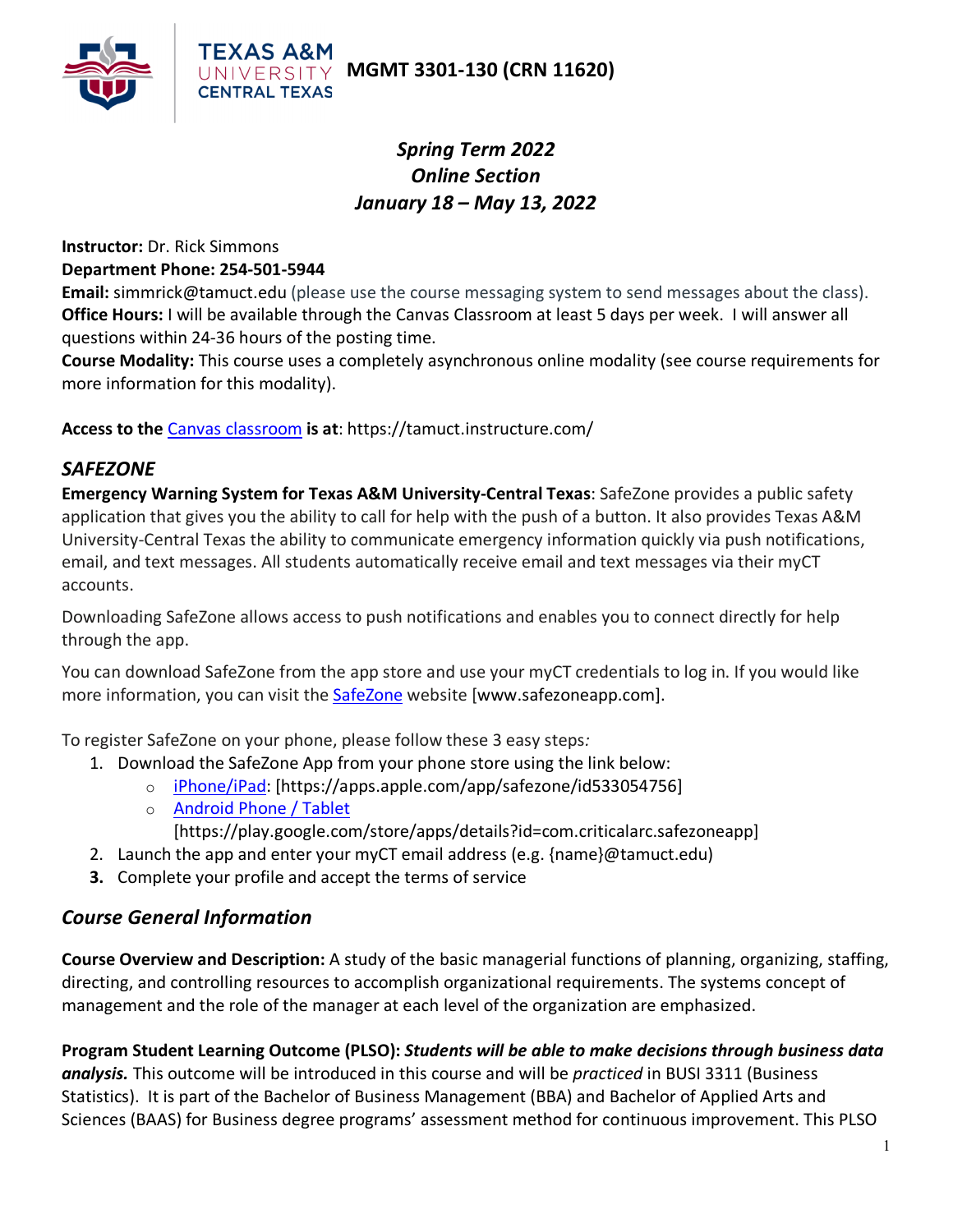

# **MGMT 3301-130 (CRN 11620)**

corresponds to the Course Objective and Student Learning Outcome 5 and is being measured in a discussion question in Module 1.

**Course Objective:** The objective of this course is for each student to know, comprehend, apply, analyze, synthesize, and evaluate the basic fundamentals of managing organizations. Students will complete specific activities, as identified in the syllabus, related to each of the four functions of management: planning, organizing, leading, and controlling, according to the five modules and their associated goals. Additionally, as part of the academic assessment program for the BBA and BAAS degrees, students will describe the phases of decision making and apply those phases experientially.

### *Module Goals*

**Module 1:** Foundations of Management (SLO 1.0, 2.0, 3.0, 4.0; Chapters 1-3). Demonstrate understanding of the foundations of management, in particular managing and performing, external and internal environments, and managerial decision making with a minimum of 80% mastery by successfully completing the ConnectPlus exercises for each chapter, the weekly activities, discussions, and the weekly organization analysis. Additionally, each student will describe the phases of decision making, given in Discussion Question 2, and apply the phases (after the fact) to an experience in which they had to make a major decision.

**Module 2:** Planning (SLO 1.0, 2.0, 3.0, 4.0; Chapters 4-7). Demonstrate understanding of planning, in particular strategic management, ethics and corporate responsibility, international management, entrepreneurship with a minimum of 80% mastery by successfully completing the ConnectPlus exercises for each chapter, the weekly activities, discussions, and the weekly organization analysis.

**Module 3:** Organizing (SLO 1.0, 2.0, 3.0, 4.0; Chapters 8-11). Demonstrate understanding of organizing, in particular organization structure, organizational agility, and human resources management with a minimum of 80% mastery by successfully completing the ConnectPlus exercises for each chapter, the weekly activities, discussions, and the weekly organization analysis.

**Module 4:** Leading (SLO 1.0, 2.0, 3.0, 4.0; Chapters 12-15). Demonstrate understanding of leading, in particular, leadership, motivating for performance, teamwork, and communicating with a minimum of 80% mastery by successfully completing the ConnectPlus exercises for each chapter, the weekly activities, discussions, and the weekly organization analysis.

**Module 5:** Controlling (SLO 1.0, 2.0, 3.0, 4.0, Chapters 16). Demonstrate understanding of controlling, in particular, managerial control and creating and leading change with a minimum of 80% mastery by successfully completing the ConnectPlus exercises for each chapter, the weekly activities, discussions, and the weekly organization analysis.

## *Student Learning Outcomes (SLOs)*

1.0 Develop a working knowledge of fundamental terminology and frameworks in the four functions of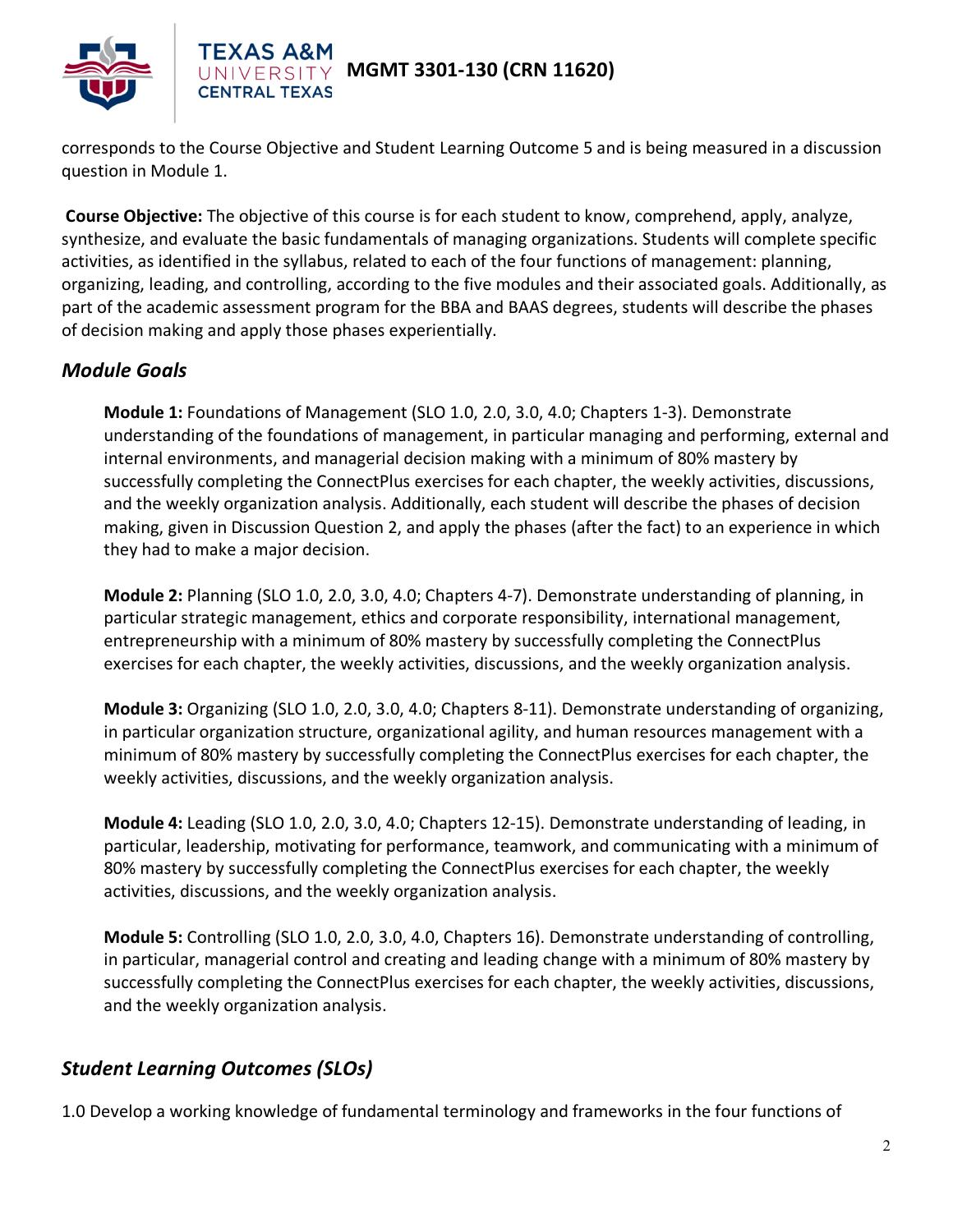

# **MGMT 3301-130 (CRN 11620)**

management: planning, organizing, leading, and controlling.

**CENTRAL TEXAS** 

- 2.0 Analyze a self-chosen Fortune 500 organization and determine its methods of using each of the four functions of management.
- 3.0 Identify and apply appropriate management techniques for managing contemporary organizations.
- 4.0 Describe the skills, abilities, and tools needed to obtain a job on a management track in an organization of their choice.
- 5.0 Describe the phases of decision making, then, apply those phases by analyzing a major decision the student made and identify the phases as they pertain to each step of the major decision.

Meeting the Course Objective and Student Learning Outcomes. In meeting the course objective and learning outcomes, students must:

- Become familiar with the Canvas classroom
- Thoroughly read and understand this course syllabus.
- Familiarize themselves with the Canvas classroom.
- Thoroughly read and understand the information in each chapter reading.
- Fully participate in all classroom discussions.
- Complete all required work in this course, submitting on time (*the essence of a good manager and leader*).
- Finally, ask questions about information or materials you do not understand (*also the essence of a good manager and leader*).

#### *Required Textbook*

**Text:** American Psychological Association. (2020). Publication manual of American Psychological Association (7th Ed.). Washington, D.C.: Author. ISBN-13: 978-1-4338-3216-1.

You may also rent or purchase a digital version:

The Publication Manual of the APA 7th Edition is available in electronic format via VitalSource at: <https://www.vitalsource.com/products/publication-manual-of-the-american-psychological-v9781433832185>

It is also available via RedShelf at[: https://redshelf.com/book/1281425/publication-manual-of-the-american](https://redshelf.com/book/1281425/publication-manual-of-the-american-psychological-association-1281425-9781433832185-american-psychological-association)[psychological-association-1281425-9781433832185-american-psychological-association](https://redshelf.com/book/1281425/publication-manual-of-the-american-psychological-association-1281425-9781433832185-american-psychological-association)

Both VitalSource and RedShelf give you the option to rent or buy the Publication Manual.

**Text:** Bateman, T. S., Snell, S. A., & Konopaske, R. (2021). *Management: Leading & collaborating in a competitive world* (14th Ed.). McGraw-Hill Education, NY, NY (with ConnectPlus access code).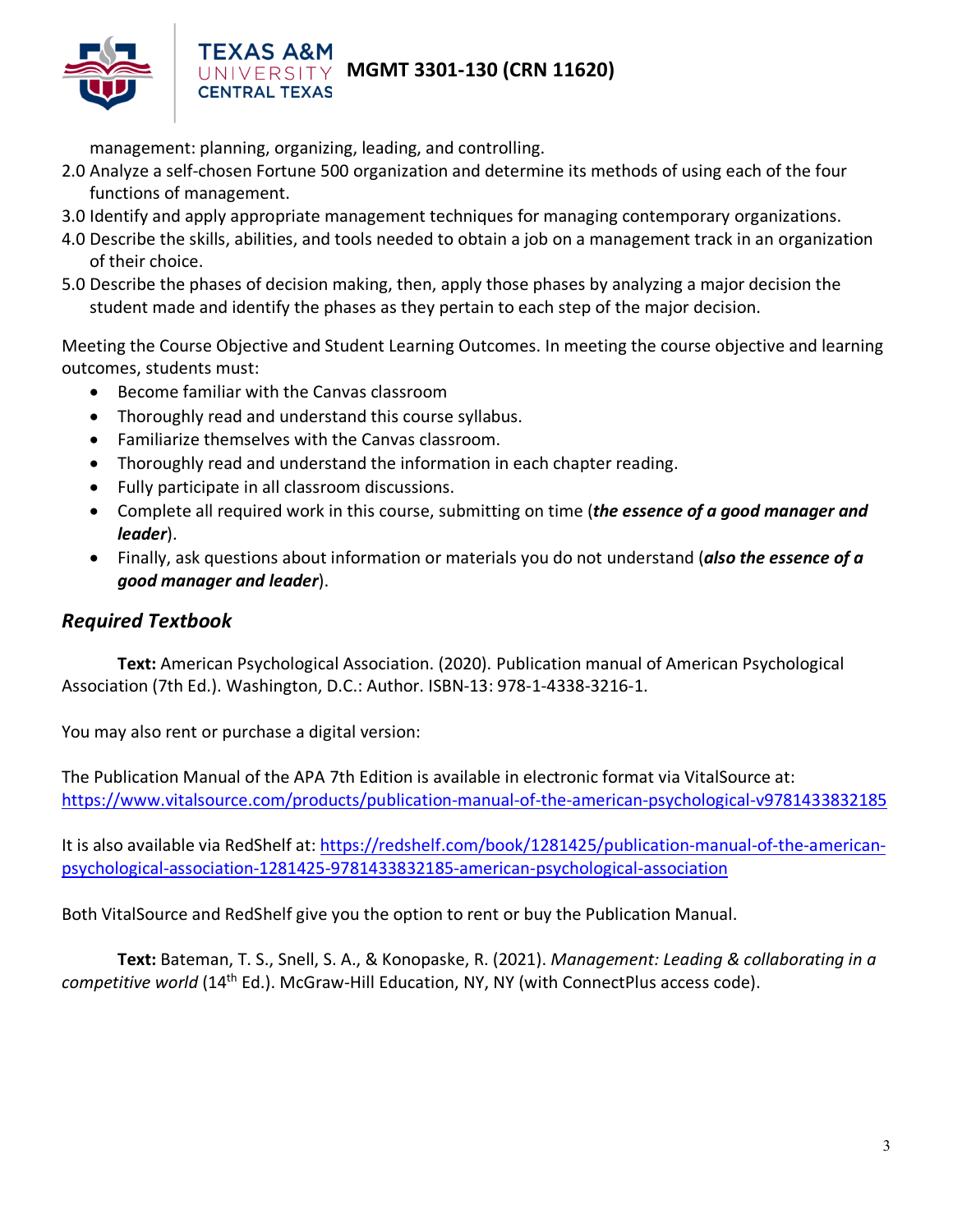

#### *Student Options for Purchasing:*

- 1. **Campus Bookstore**: You can purchase your package in the bookstore, which includes the looseleaf version and the ConnectPlus access code. ISBN: 9781264352142;
- 2. **Online**: You can purchase a 1-semester ConnectPlus online access for \$125, which includes an etext, following the instructions above. ISBN10: 1260785572 ; ISBN13: 9781260785579

**Please note:** Over the duration of the semester, you will also be required to complete a variety of assignments that will be delivered via ConnectPlus, an innovative online learning system that is integrated with the text and proven to help students achieve greater success. Assignments completed in ConnectPlus will make up a significant portion of your total grade in this course so you should arrange access immediately.

#### *Course Requirements and Structure*

**Online Course:** This course is completely online and will be conducted in an asynchronous mode. The asynchronous mode does not require the students or the instructor to be online at any specified day or time. Daily work is completed by the student according to the weekly schedule in this syllabus, but at a time that is convenient to the student. This mode does require the instructor to be available (online), at least 5 days a week, to answer questions. Students are responsible for ensuring constant access to the Internet and operability of their personal computers.

**Course Classroom:** The classroom will be in the Canvas Learning Management System (LMS) under this course's name and section number. Please refer all technical problems to the Canvas help desk; contact information is on the Canvas login page.

Login to A&M-Central Texas Canvas [https://tamuct.instructure.com].

Username: Your MyCT username (xx123 or everything before the "@" in your MyCT e-mail address) Password: Your MyCT password

**Canvas Course Navigation:** Please read the "Start Here" letter (in the Canvas classroom) and become familiar with the online classroom environment.

**Canvas Discussions:** Select Discussions from the menu found on the left side of the Canvas class home page or within each module. All discussions and questions will be placed in their respective topics for ease of understanding by all class members and the instructor. All entries are threaded so that you may easily see a question and the respective responses to that question. All class members are invited to fully participate in the discussions, assisting their class members when they are able. This means class members may answer questions if they know the answers. Please note discussions are required as part of your grade and are highly encouraged for better understanding and clarification of the theory. The instructor will always read each question and the respective answers to ensure correctness and accuracy. If the instructor is unable to effectively answer the question in the threaded discussions groups, the instructor may provide a recorded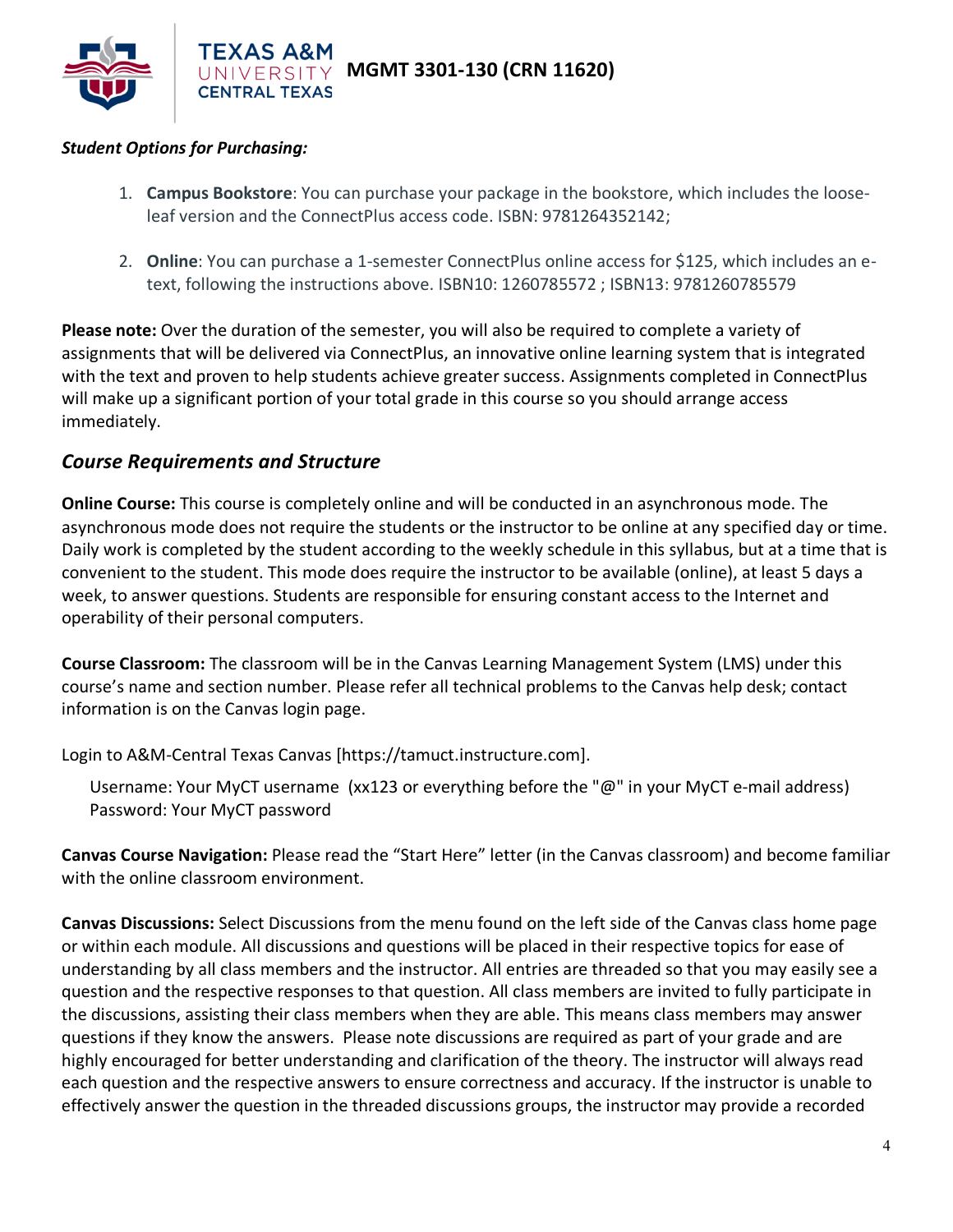

answer.

**Individual Participation:** To ensure successful course completion, participation is expected. Participation is defined as your substantive responses, as defined in each assignment, to both your submission and to other class members' submissions in the discussion threads in the Canvas classroom.

**Access to ConnectPlus:** Click the first Connect assignment in your Canvas course (through either Assignments or through the Modules). You'll be prompted to either login with an existing Connect account username and password, or to create a new account. Then enter your access code, purchase access online or begin a free trial period. Once you've completed your selection, you'll arrive at the start of your first Connect assignment. If you need any Technical Support for Connect, please contact McGraw-Hill Customer Experience at (800) 331-5094 or the chat or email features found on the help button within Connect. Ensure to note your case number when you contact the McGraw-Hill Customer Experience team. FAQs: [http://www.connectstudentsuccess.com/.](http://www.connectstudentsuccess.com/)

#### *Assessments*

**Assignments:** All assignments will be completed according to the course schedule and are due by midnight on the due date. Late assignments may be reduced 20% for each day they are late. Assignments will include APA review, LearnSmart activities, in Connect, for each assigned chapter (Chs  $1 - 16$ ), Discussion questions (including responses to other students), and a series of organization analyses. See Appendix A for the listing of the organization analysis assignments. Your goal should be to complete each assignment, with a minimum of 80% mastery. All written assignments must be completed in MS Word. The Discussion Question responses may be copied and pasted directly into the textbox for the given DQ.

**APA Review Assignment (Writing/Communication Standards):** Professional level writing and communication are critical skills in the business world. This standard should be displayed in all assignments for this class. All communications, both to the instructor and student colleagues should be kept professional, including discussion board postings and email correspondence. For written assignments, all work should be proofread, free of grammatical errors, include proper citations and references in accordance with American Psychological Association (APA) standards (most current edition).

To assist with these skills, each student will complete the APA Review assignment. You must have the APA manual available (either hardcopy or digital) to successfully complete this assignment. You will then be required to apply what you have learned in this assignment to your other written assignments in this course.

**NOTE:** Regardless of the device you are using to complete this course (phone, tablet, computer, etc.), your writing must be grammatically correct, with few to no errors, complete sentences, and, *under no circumstances* reflect a "text message" style of shortened writing.

**Plagiarism:** "*Plagiarism* is the act of presenting the words, ideas, or images of another as your own; it denies authors or creators of content the credit they are due. Whether deliberate or unintentional, plagiarism violates ethical standards in scholarship (see APA Ethics Code Standard 8.11, Plagiarism)" (APA, p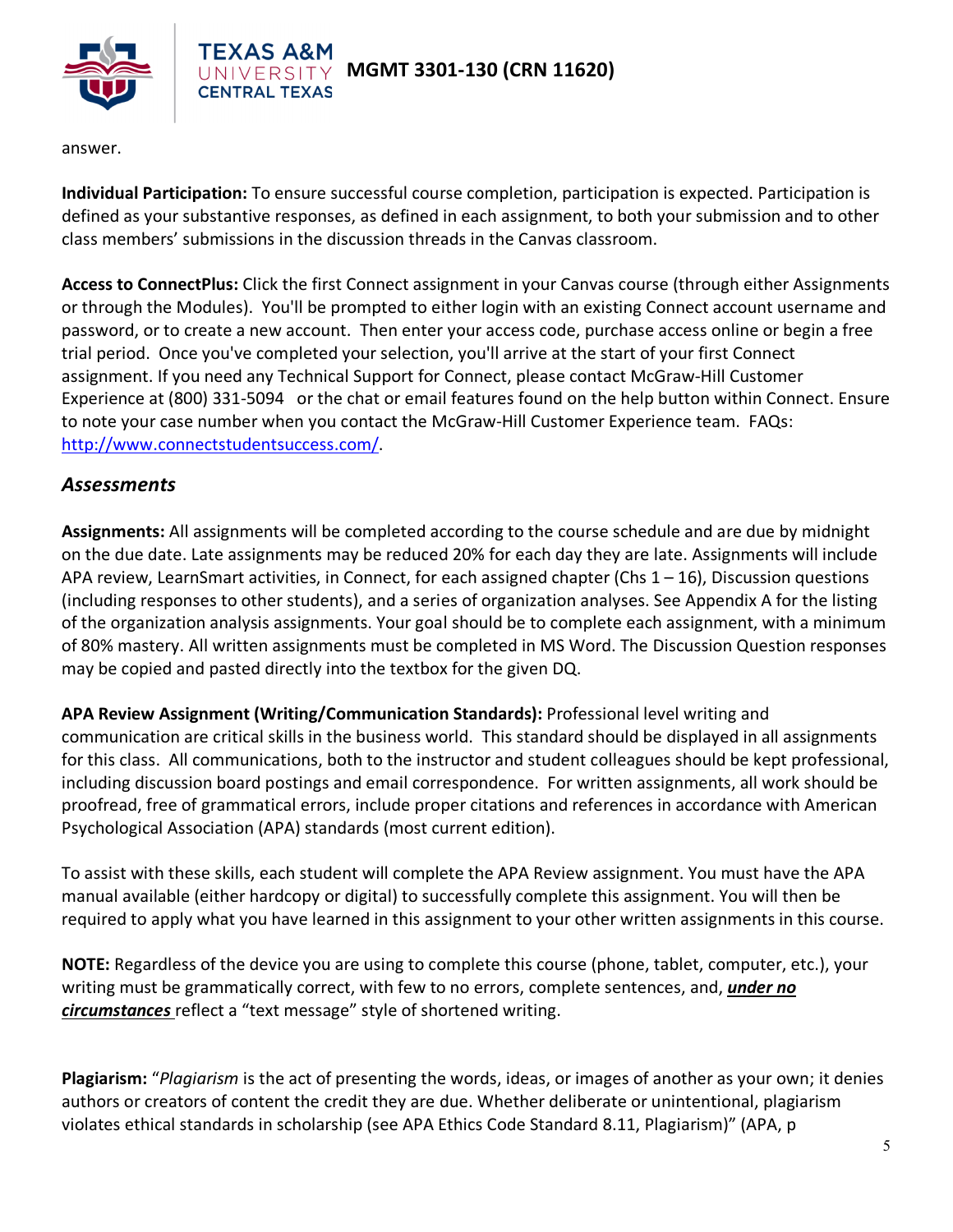

254). Plagiarism is considered a grievous offence in academia and is not tolerated in the Management and Marketing Department and will not be tolerated in any of your courses in your degree programs. Plagiarism is an ethical decision someone makes and as undergraduate students, you must decide to learn how to avoid plagiarism and make avoiding plagiarism your standard in writing throughout your academic career and beyond.

I will be watching for plagiarism in your papers and will be providing you warnings, initially. If any student continues to plagiarize (i.e. makes no attempt to correct his or her writing) that student may receive a zero for that assignment. If any student is caught continuously plagiarizing assignments in this course (especially after being warned on one or more assignments), I have the option of failing that student, for the course. Additionally, that student may be reported to Student Affairs for possible university level disciplinary action.

**NOTE (QUOTING):** You will be required to develop your skills in paraphrasing and citing your information gained from articles and websites. Chapter 8 in the APA manual will be a great assist in this endeavor. However, you will *NOT* be allowed to use *ANY* quotations in any of the papers written in this course. In short *NO QUOTING!* Students actually have a bad habit of using quotations as a crutch when they are required to provide citation support to their writing. I shall, therefore, penalize all writing assignments 10% off the final grade if there are any quotations. For example: A paper that receives a final grade of 100% but has one quote, will be penalized 10% to a final grade of 90%. A paper that received a final grade of 80% but has one quote, will be penalized 10% to a final grade of 70%.

**LearnSmart Activities (SLO 1.0: 160 total points, 16 at 10 points each: Chs 1 – 16):** Each week you will be responsible for completing a required Learn Smart activity with ConnectPlus that helps measure and improve your understanding of key concepts. The end score is what you make it in terms of effort. You can continue to work at each activity until you earn the full points available. These always must be completed by the due date. Select the first ConnectPlus assignment to set up your account or go directly to the Connect website, as previously stated.

**LearnSmart Quizzes (4 at 75 points each):** You will have four quizzes over the book and supplemental resources provided by LearnSmart. The quizzes will be composed of 25 multiple-choice questions that can be accessed within ConnectPlus.

#### **Management Discussions (SLO 3.0, 4.0: 240 total points, 6 at 40 points each):**

Six times this semester, you will complete an activity either practicing or reflecting on some of the necessary tools for good management, as well as participate in a discussion question with your classmates. You are required to post three messages per discussion to receive credit for each forum: one initial response (actual response to the DQ) of 150 to 200 words that needs to be posted by Thursday and two responses to other students, of 100 to 200 words each, that are due by Sunday (see the due dates on the schedule). Both quantity and quality are important considerations when posting substantive messages. For example, "I agree" or "I see your point" are not considered quality participation because neither adds substance to the discussion. Effective responses might share personal experience, ask for clarification, or add additional information, so feel free to analyze, interpret, critique, and suggest. Do not use any attachments, instead, cut and paste your questions/responses directly into a forum message. Be sure to restate the question you are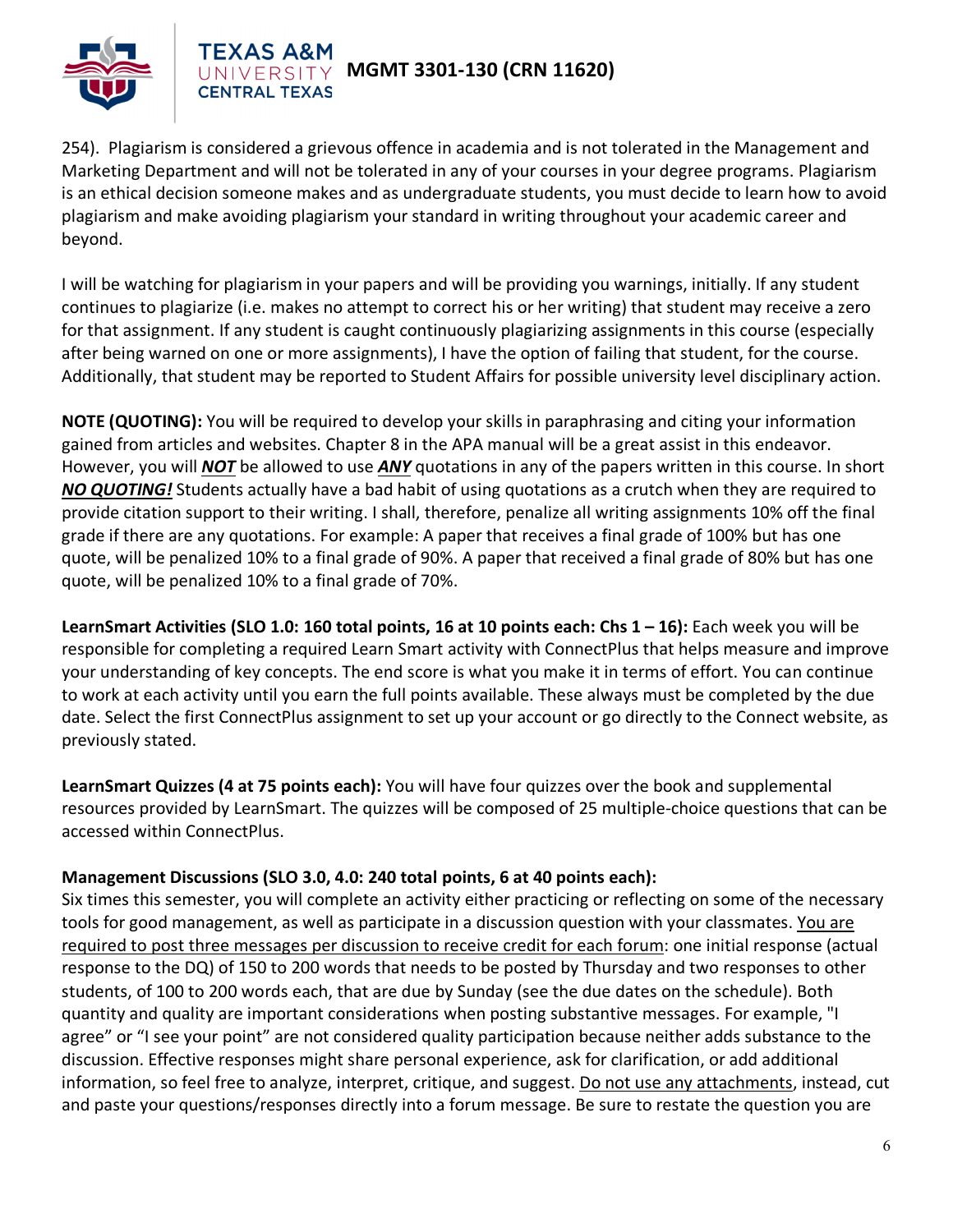

## **MGMT 3301-130 (CRN 11620)**

answering and address your classmates by their names.

**CENTRAL TEXAS** 

Your postings/insights on the discussion topic should be based on the following:

- Application of text concepts.
- Ability to articulate assigned analysis clearly.
- Integration of student colleagues' contributions and insights leading the discussion to a deeper level of understanding.

IMPORTANT!!! To allow for a discussion, which is an ongoing process that cannot be achieved by submitting all three required posts on the last day of the week, your first post has to be submitted by Thursday. This will allow for your classmates to read your opening post and reply to you and for you to reply to them in turn. The remaining two posts can be completed between Thursday and Sunday. If initial posts are not posted by Thursday, points may be deducted from your weekly grade (*20% of your discussion grade per day that the initial post is late*). Remember, for full participation points you need to post at least three substantive notes throughout the week!

**Fortune 500 Organization Analysis (SLO 2.0, 3.0, 4.0: 300 total points):** First, you will choose a Fortune 500 company from the provided list of companies. Then, you will analyze your chosen organization throughout the term, as directed in the organization assignments. Your analysis will be in terms of their strategies, design and structure, control systems, leadership, and other management practices. The pretense for this analysis is that you would potentially apply for a management position within this organization (that doesn't mean you will actually apply, unless you desire to). You may *ONLY* select one of these companies (Fortune 500).

- **Organization Analyses (6 at 40 points):** There are 6 organization analysis assignments based on the text that challenges you to analyze and apply the concepts learned for an organization that you will choose at the beginning of the course. The organization you select will be a Fortune 500 company. The questions to be addressed are found in the Appendix. In each analysis, make sure to follow APA guidelines. Each analysis should be approximately 1-2 paragraphs in length (or as directed in the assignment). Make sure to cite your sources in answering the questions posted and include the associated references at the end. Each analysis assignment is worth 40 points (10 points are devoted to grammar, citations and references), thus they're worth 240 total points of your final course grade.
- **Selecting an Organization:** Use the information contained in the Appendix to assist you in your decision of which organization to select. Ensure you are able to obtain the given information, either from the organizational websites or from the Business Source Complete databases in the digital TAMUCT library.
- **Final Organization:** The organization used in the first analysis will be the same organization used throughout the term (even if, from your research, you decide this would not be a company you would work for). After that first assignment has been graded, you *may not* change your organization. Therefore, it is important that you conduct initial research on your chosen company, prior to completing that first assignment.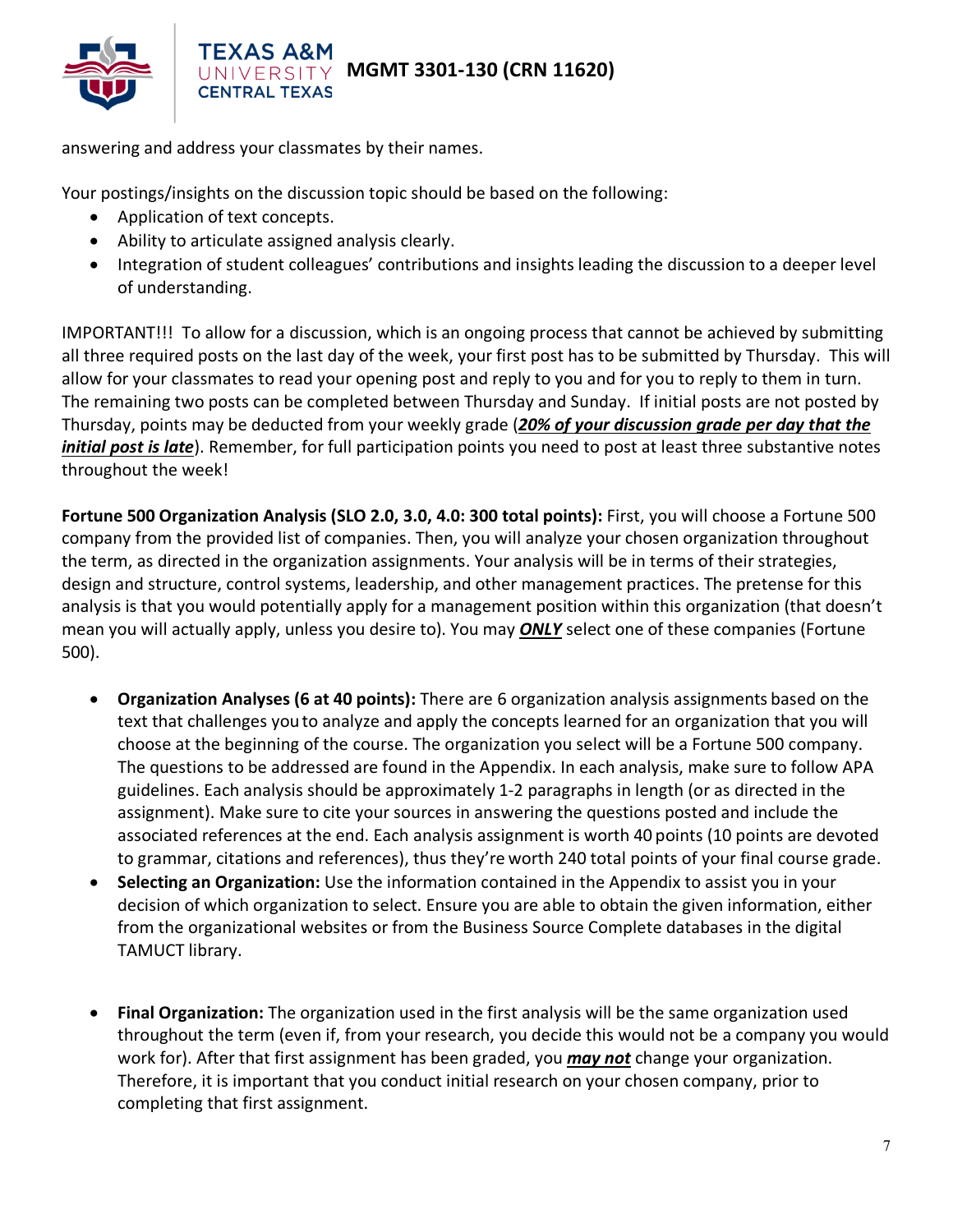

• **Organization Reflection (60 points):** At the end of the semester, you will re-assess whether you would still be interested in working for the company you identified.

**Instructor Access:** The instructor will be available during normal office hours, at class time, and online a minimum of 5 days a week and will answer all questions, either in the messages or discussions forums, within 24-36 hours of the question's posting date. Feedback for assignments and exams will be as written in paragraphs 4.7 and 4.8.

### *Grading Criteria*

Grade Computation: Students earn their course grades by completing scheduled assignments; no extra credit assignments are given. To pass this course satisfactorily, students must complete each of the graded items listed below. Failure to complete appropriate assignments and exams may result in a failing grade. Refusal to complete homework assignments will result in a failing grade. Grading Scale:

| Grade | Percentage  | <b>Point Range</b> |  |
|-------|-------------|--------------------|--|
|       | 90-100%     | $999 - 1110$       |  |
| B     | 80-89%      | $888 - 998$        |  |
|       | 70-79%      | $777 - 887$        |  |
|       | 60-69%      | $666 - 776$        |  |
|       | 59% & below | $0 - 665$          |  |

Final grades will be calculated as follows:

| Assessment                                                | <b>Points</b> | Percentage |
|-----------------------------------------------------------|---------------|------------|
| <b>Meet and Greet</b>                                     | 10            | 1%         |
| <b>Smartbook Orientation</b>                              | 10            | 1%         |
| <b>Course Agreement &amp; Forum</b><br><b>Guidelines</b>  | 10            | 1%         |
| <b>APA Review</b>                                         | 100           | 9%         |
| <b>16 Connect Assignments</b><br>(10 points each)         | 160           | 14%        |
| 4 Quizzes (75 points each)                                | 300           | 27%        |
| <b>6 Weekly Discussions (40</b><br>points each)           | 240           | 22%        |
| <b>6 Weekly Organization</b><br>Analyses (40 points each) | 240           | 22%        |
| <b>Organization Reflection</b>                            | 40            | 4%         |
| TOTAL                                                     | 1110          | 100%       |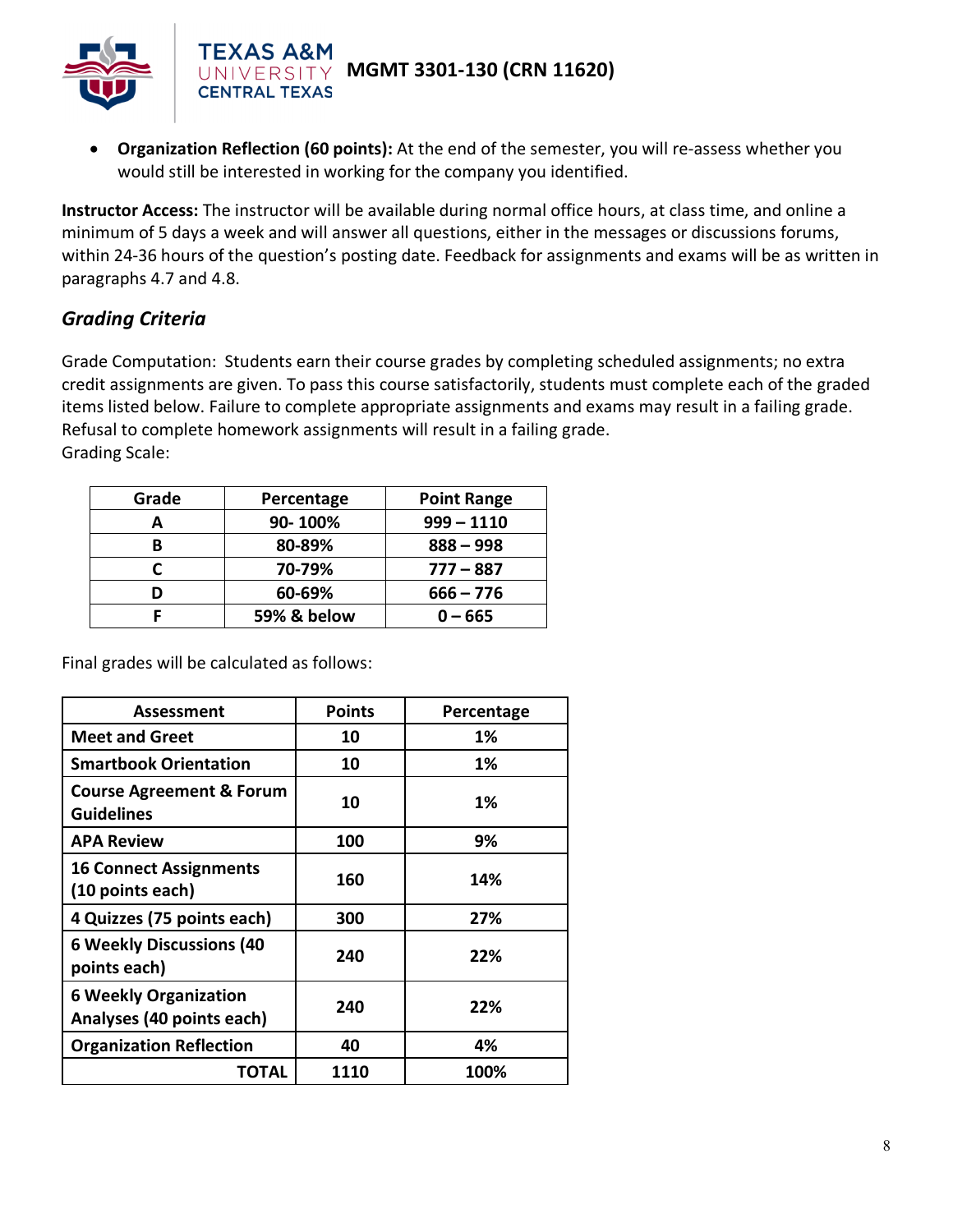

## *Course Schedule*

| <b>COURSE OUTLINE AND ASSIGNMENTS</b> |               |                  |                                                   |                                            |  |  |  |
|---------------------------------------|---------------|------------------|---------------------------------------------------|--------------------------------------------|--|--|--|
| <b>WK</b>                             | <b>Module</b> | Class/Activity   | <b>Subject</b>                                    | Homework / Quiz /<br><b>Exam Due Dates</b> |  |  |  |
| 1                                     | $\mathbf{1}$  | CH <sub>1</sub>  | Meet and Greet                                    | 23 Jan                                     |  |  |  |
| Jan 17 - 23                           | (Foundations) |                  | (Introductions)                                   |                                            |  |  |  |
|                                       |               |                  | Course Agreement                                  | 23 Jan                                     |  |  |  |
|                                       |               |                  | <b>CH1 Connect</b>                                | 23 Jan                                     |  |  |  |
|                                       |               |                  | <b>APA Review</b>                                 | 23 Jan                                     |  |  |  |
| $\overline{2}$                        | 1             | CH <sub>2</sub>  | Discussion 1                                      | 27 Jan (Initial Response)                  |  |  |  |
| Jan 24 - 30                           | (Foundations) |                  |                                                   | 30 Jan (Responses to                       |  |  |  |
|                                       |               |                  |                                                   | others)                                    |  |  |  |
|                                       |               |                  | Organization Analyses 1 **                        | 30 Jan                                     |  |  |  |
|                                       |               |                  | <b>CH2 Connect</b>                                | 30 Jan                                     |  |  |  |
| 3                                     | $\mathbf{1}$  | CH <sub>3</sub>  | CH 3 Connect                                      | 6 Feb                                      |  |  |  |
| Jan $31$ – Feb                        | (Foundations) |                  |                                                   |                                            |  |  |  |
| 6                                     |               |                  |                                                   |                                            |  |  |  |
| 4                                     | 2 (Planning)  | CH <sub>4</sub>  | Discussion 2                                      | 10 Feb (Initial Response)                  |  |  |  |
| Feb 7 - 13                            |               |                  |                                                   | 13 Feb (Responses to                       |  |  |  |
|                                       |               | Quiz 1 (Chs 1-3) |                                                   | others)<br>13 Feb                          |  |  |  |
|                                       |               |                  | Quiz 1 (CHs 1-3)<br>CH 4 Connect                  | 13 Feb                                     |  |  |  |
| 5                                     |               | CH <sub>5</sub>  |                                                   | 20 Feb                                     |  |  |  |
| Feb 14 - 20                           | 2 (Planning)  |                  | Organization Analyses 2 **<br><b>CH 5 Connect</b> | 20 Feb                                     |  |  |  |
|                                       |               |                  |                                                   |                                            |  |  |  |
| 6                                     | 2 (Planning)  | CH <sub>6</sub>  | Discussion 3                                      | 24 Feb (Initial Response)                  |  |  |  |
| Feb 21 - 27                           |               |                  |                                                   | 27 Feb (Responses to                       |  |  |  |
|                                       |               |                  |                                                   | others)                                    |  |  |  |
|                                       |               |                  | CH 6 Connect                                      | 27 Feb                                     |  |  |  |
| $\overline{7}$                        | 2 (Planning)  | CH <sub>7</sub>  | Organization Analyses 3 **                        | 6 Mar                                      |  |  |  |
| Feb $28 -$                            |               |                  | CH 7 Connect                                      | 6 Mar                                      |  |  |  |
| Mar <sub>6</sub>                      |               |                  |                                                   |                                            |  |  |  |
| 8                                     | 3             | CH <sub>8</sub>  | CH 8 Connect                                      | 13 Mar                                     |  |  |  |
| Mar 7 - 13                            | (Organizing)  | Quiz 2 (Chs 4-7) | Quiz 2 (CHs 4-7)                                  | 13 Mar                                     |  |  |  |
|                                       |               |                  |                                                   |                                            |  |  |  |
| Spring Break (Mar 14 - 18)            |               |                  |                                                   |                                            |  |  |  |
| 9                                     | 3             | CH <sub>9</sub>  | Discussion 4                                      | 24 Mar (Initial Response)                  |  |  |  |
| Mar 21 - 27                           | (Organizing)  |                  |                                                   | 27 Mar (Responses to                       |  |  |  |
|                                       |               |                  |                                                   | others)                                    |  |  |  |
|                                       |               |                  | CH 9 Connect                                      | 27 Mar                                     |  |  |  |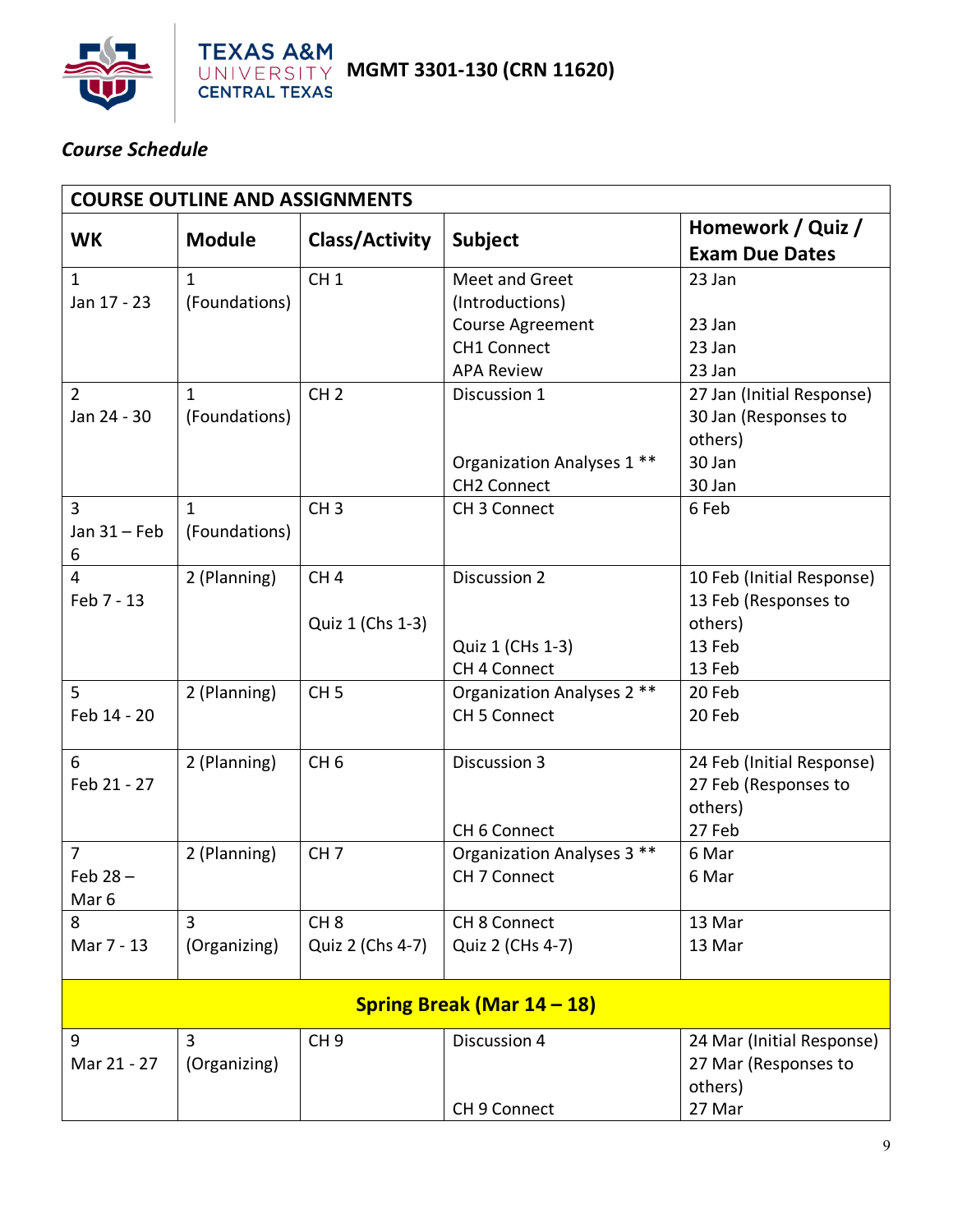

| <b>COURSE OUTLINE AND ASSIGNMENTS</b> |                                |                                       |                                                                   |                                                                                  |  |  |
|---------------------------------------|--------------------------------|---------------------------------------|-------------------------------------------------------------------|----------------------------------------------------------------------------------|--|--|
| <b>WK</b>                             | <b>Module</b>                  | <b>Class/Activity</b>                 | <b>Subject</b>                                                    | Homework / Quiz /<br><b>Exam Due Dates</b>                                       |  |  |
| 10<br>Mar $28 -$<br>Apr 3             | 3<br>(Organizing)              | <b>CH 10</b>                          | Organization Analyses 4 **<br>CH 10 Connect                       | 3 Apr<br>3 Apr                                                                   |  |  |
| 11<br>Apr 4 - 10                      | $\overline{3}$<br>(Organizing) | <b>CH 11</b>                          | Discussion 5<br>CH 11 Connect                                     | 7 Apr (Initial Response)<br>10 Apr (Responses to<br>others)                      |  |  |
| 12<br>Apr 11 - 17                     | 4 (Leading)                    | Quiz 3 (CHs 8-<br>11)<br><b>CH 12</b> | Quiz 3 (CHs 8-11)<br>CH 12 Connect                                | 10 Apr<br>17 Apr<br>17 Apr                                                       |  |  |
| 13<br>Apr 18 - 24                     | 4 (Leading)                    | <b>CH 13</b>                          | Organization Analyses 5 **<br>CH 13 Connect<br>Discussion 6       | 24 Apr<br>24 Apr<br>21 Apr (Initial Response)<br>24 Apr (Responses to<br>others) |  |  |
| 14<br>Apr $25 -$<br>May 1             | 4 (Leading)                    | <b>CH 14</b>                          | CH 14 Connect                                                     | 1 May                                                                            |  |  |
| 15<br>May 2 - 8                       | 4 (Leading)                    | <b>CH 15</b>                          | Discussion 6<br>Organization Analyses 6 **<br>CH 15 Connect       | 5 May (Initial Response)<br>8 May (Responses to<br>others)<br>8 May<br>8 May     |  |  |
| 16<br>May 9 - 13                      | 5<br>(Controlling)             | CH 16<br>Quiz 4 (Chs 12-<br>16)       | Organization Reflection **<br>Quiz 4 (Chs 12-16)<br>CH 16 Connect | 12 May<br>12 May<br>11 May                                                       |  |  |

\*\* See the appendix in this syllabus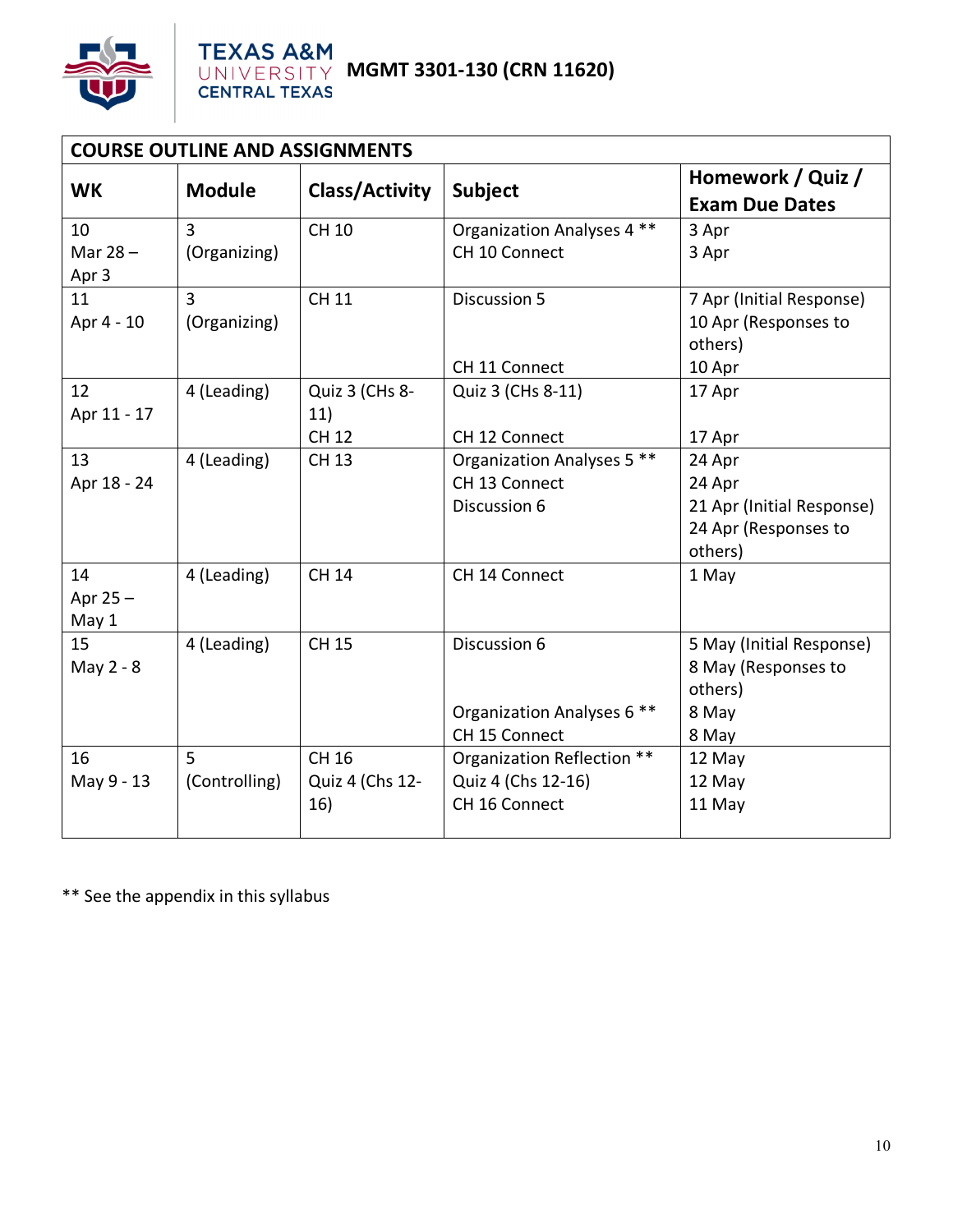

### *Technology Requirements*

**CENTRAL TEXAS** 

This course will use the A&M-Central Texas Instructure Canvas learning management system. We strongly recommend the latest versions of Chrome or Firefox browsers. Canvas no longer supports any version of Internet Explorer.

Logon to A&M-Central Texas Canvas [https://tamuct.instructure.com/] or access Canvas through the TAMUCT Online link in myCT [https://tamuct.onecampus.com/]. You will log in through our Microsoft portal.

Username: Your MyCT email address. Password: Your MyCT password

#### *Canvas Support*

Use the Canvas Help link, located at the bottom of the left-hand menu, for issues with Canvas. You can select "Chat with Canvas Support," submit a support request through "Report a Problem," or call the Canvas support line: 1-844-757-0953.

For issues related to course content and requirements, contact your instructor.

#### *Other Technology Support*

For data protection and information privacy TAMUCT uses Single Sign On through TAMUS. To update your password select [Texas A&M University System Single Sign On.](https://sso.tamus.edu/Logon.aspx?entityID=https%3A%2F%2Fsso.tamus.edu%2Fshibboleth&return=https%3A%2F%2Fsso.tamus.edu%2FShibboleth.sso%2FDS%3FSAMLDS%3D1%26target%3Dcookie%253A1597543334_da19)

For log-in problems, students should contact Help Desk Central

24 hours a day, 7 days a week

Email: [helpdesk@tamu.edu](mailto:helpdesk@tamu.edu) Phone: (254) 519-5466 [Web Chat:](http://hdc.tamu.edu/) [http://hdc.tamu.edu] *Please let the support technician know you are an A&M-Central Texas student.*

## *University Resources, Procedures, and Guidelines*

### *General University Resources*

Please select the following link: [University Resources,](https://www.tamuct.edu/University%20Resources.html) URL: <https://www.tamuct.edu/University%20Resources.html>

### *Drop Policy*

If you discover that you need to drop this class, you must complete the [Drop Request](https://dynamicforms.ngwebsolutions.com/casAuthentication.ashx?InstID=eaed95b9-f2be-45f3-a37d-46928168bc10&targetUrl=https%3A%2F%2Fdynamicforms.ngwebsolutions.com%2FSubmit%2FForm%2FStart%2F53b8369e-0502-4f36-be43-f02a4202f612) Dynamic Form through Warrior Web.

[https://dynamicforms.ngwebsolutions.com/casAuthentication.ashx?InstID=eaed95b9-f2be-45f3-a37d-46928168bc10&targetUrl=https%3A%2F%2Fdynamicforms.ngwebsolutions.com%2FSubmit%2FForm%2FStar t%2F53b8369e-0502-4f36-be43-f02a4202f612].

Faculty cannot drop students; this is always the responsibility of the student. The Registrar's Office will provide a deadline on the Academic Calendar for which the form must be completed. Once you submit the completed form to the Registrar's Office, you must go into Warrior Web and confirm that you are no longer enrolled. If you still show as enrolled, FOLLOW-UP with the Registrar's Office immediately. You are to attend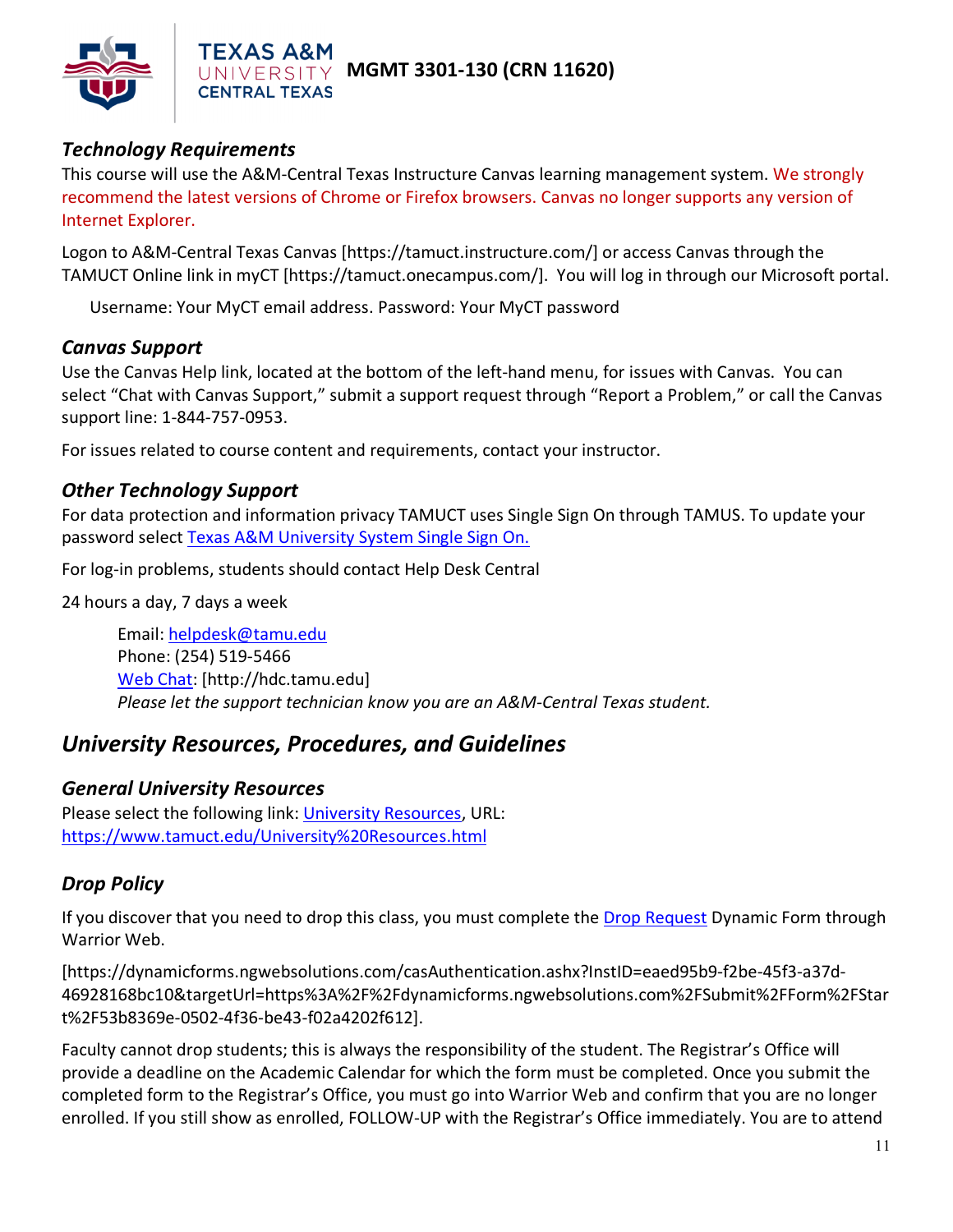

class until the procedure is complete to avoid penalty for absence. Should you miss the drop deadline or fail to follow the procedure, you will receive an F in the course, which may affect your financial aid and/or VA educational benefits.

## *Academic Integrity*

**CENTRAL TEXAS** 

Texas A&M University-Central Texas values the integrity of the academic enterprise and strives for the highest standards of academic conduct. A&M-Central Texas expects its students, faculty, and staff to support the adherence to high standards of personal and scholarly conduct to preserve the honor and integrity of the creative community. Any deviation by students from this expectation may result in a failing grade for the assignment and potentially a failing grade for the course. All academic misconduct concerns will be referred to the Office of Student Conduct. When in doubt on collaboration, citation, or any issue, please contact your instructor before taking a course of action.

For more [information](https://nam04.safelinks.protection.outlook.com/?url=https%3A%2F%2Fwww.tamuct.edu%2Fstudent-affairs%2Fstudent-conduct.html&data=04%7C01%7Clisa.bunkowski%40tamuct.edu%7Ccfb6e486f24745f53e1a08d910055cb2%7C9eed4e3000f744849ff193ad8005acec%7C0%7C0%7C637558437485252160%7CUnknown%7CTWFpbGZsb3d8eyJWIjoiMC4wLjAwMDAiLCJQIjoiV2luMzIiLCJBTiI6Ik1haWwiLCJXVCI6Mn0%3D%7C1000&sdata=yjftDEVHvLX%2FhM%2FcFU0B99krV1RgEWR%2BJ%2BhvtoR6TYk%3D&reserved=0) regarding the Student Conduct process, [https://www.tamuct.edu/studentaffairs/student-conduct.html].

If you know of potential honor violations by other students, you may [submit](https://nam04.safelinks.protection.outlook.com/?url=https%3A%2F%2Fcm.maxient.com%2Freportingform.php%3FTAMUCentralTexas%26layout_id%3D0&data=04%7C01%7Clisa.bunkowski%40tamuct.edu%7Ccfb6e486f24745f53e1a08d910055cb2%7C9eed4e3000f744849ff193ad8005acec%7C0%7C0%7C637558437485262157%7CUnknown%7CTWFpbGZsb3d8eyJWIjoiMC4wLjAwMDAiLCJQIjoiV2luMzIiLCJBTiI6Ik1haWwiLCJXVCI6Mn0%3D%7C1000&sdata=CXGkOa6uPDPX1IMZ87z3aZDq2n91xfHKu4MMS43Ejjk%3D&reserved=0) a report, [https://cm.maxient.com/reportingform.php?TAMUCentralTexas&layout\_id=0].

### *Academic Accommodations*

At Texas A&M University-Central Texas, we value an inclusive learning environment where every student has an equal chance to succeed and has the right to a barrier-free education. The Office of Access and Inclusion is responsible for ensuring that students with a disability receive equal access to the university's programs, services and activities. If you believe you have a disability requiring reasonable accommodations, please contact the Office of Access and Inclusion, WH-212; or call (254) 501-5836. Any information you provide is private and confidential and will be treated as such.

For more information, please visit our [Access & Inclusion](https://tamuct.instructure.com/courses/717) Canvas page (log-in required) [https://tamuct.instructure.com/courses/717]

#### **Important information for Pregnant and/or Parenting Students**

Texas A&M University-Central Texas supports students who are pregnant and/or parenting. In accordance with requirements of Title IX and related guidance from US Department of Education's Office of Civil Rights, the Dean of Student Affairs' Office can assist students who are pregnant and/or parenting in seeking accommodations related to pregnancy and/or parenting. Students should seek out assistance as early in the pregnancy as possible. For more information, please visi[t Student Affairs](https://www.tamuct.edu/student-affairs/pregnant-and-parenting-students.html) [https://www.tamuct.edu/studentaffairs/pregnant-and-parenting-students.html]. Students may also contact the institution's Title IX Coordinator. If you would like to read more about these [requirements and guidelines](http://www2.ed.gov/about/offices/list/ocr/docs/pregnancy.pdf) online, please visit the website [http://www2.ed.gov/about/offices/list/ocr/docs/pregnancy.pdf].

Title IX of the Education Amendments Act of 1972 prohibits discrimination on the basis of sex and gender– including pregnancy, parenting, and all related conditions. A&M-Central Texas is able to provide flexible and individualized reasonable accommodation to pregnant and parenting students. All pregnant and parenting students should contact the Associate Dean in the Division of Student Affairs at (254) 501-5909 to seek out assistance. Students may also contact the University's Title IX Coordinator.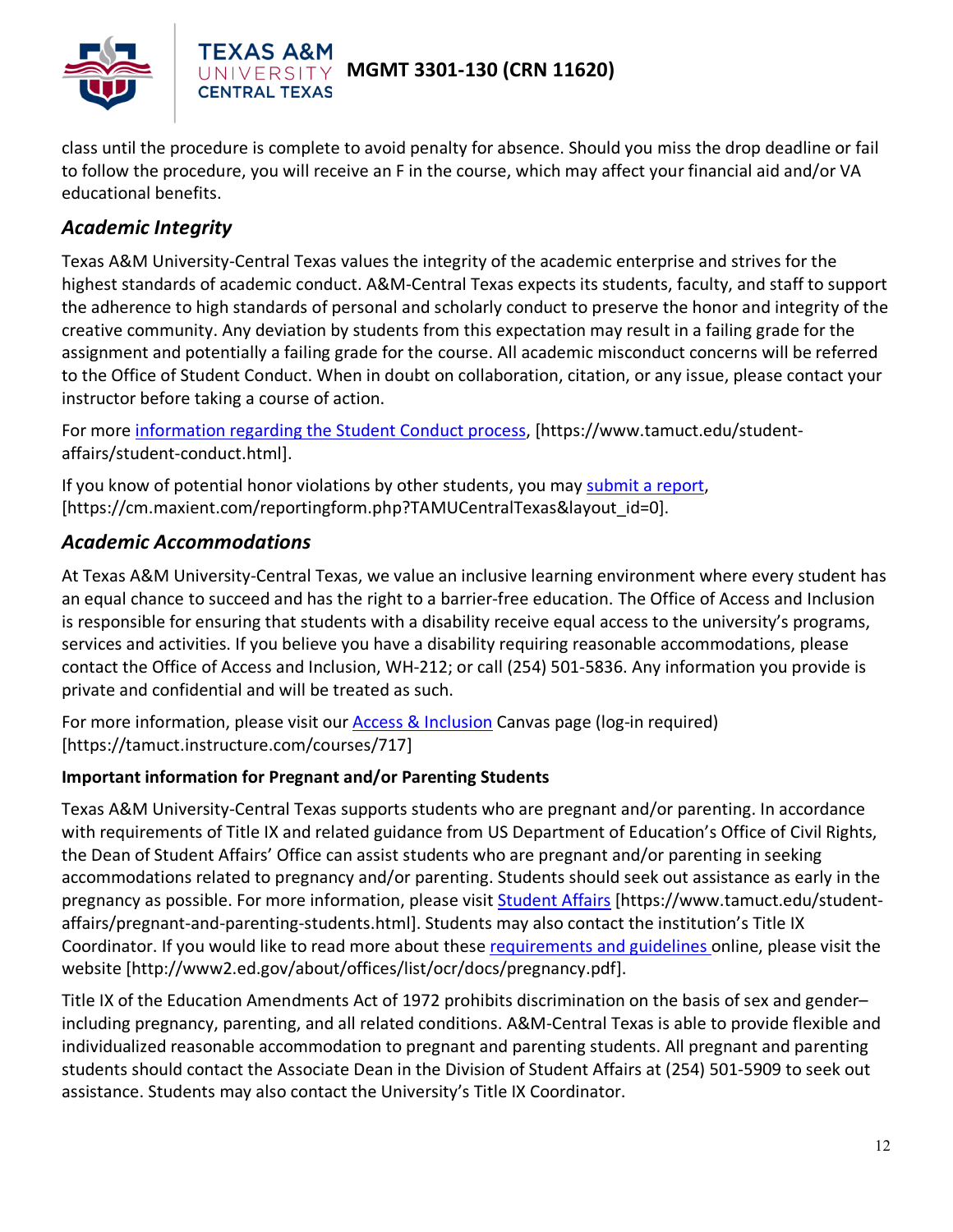

## *Tutoring*

Tutoring is available to all A&M-Central Texas students, both virtually and in-person. Student success coaching is available online upon request.

If you have a question, are interested in becoming a tutor, or in need of success coaching contact the Warrior Center for Student Success, Equity and Inclusion at (254) 501-5836, visit the Warrior Center at 212 Warrior Hall, or by emailing [WarriorCenter@tamuct.edu.](mailto:WarriorCenter@tamuct.edu)

To schedule tutoring sessions and view tutor availability, please visit Tutor [Matching](https://tutormatchingservice.com/TAMUCT) [Services](https://tutormatchingservice.com/TAMUCT) [https://tutormatchingservice.com/TAMUCT] or visit the Tutoring Center in 111 Warrior Hall.

Chat live with a remote tutor 24/7 for almost any subject from on your computer! Tutor.com is an online tutoring platform that enables A&M-Central Texas students to log in and receive online tutoring support at no additional cost. This tool provides tutoring in over 40 subject areas except writing support. Access Tutor.com through Canvas.

### **University Writing Center**

University Writing Center: Located in Warrior Hall 416, the University Writing Center (UWC) at Texas A&M University–Central Texas (A&M–Central Texas) is a free service open to all A&M–Central Texas students. For the Spring 2022 semester, the hours of operation are from 10:00 a.m.-5:00 p.m. Monday thru Thursday in Warrior Hall 416 (with online tutoring available every hour as well) with satellite hours available online only Monday thru Thursday from 6:00-9:00 p.m. and Saturday 12:00-3:00 p.m.

Tutors are prepared to help writers of all levels and abilities at any stage of the writing process. While tutors will not write, edit, or grade papers, they will assist students in developing more effective composing practices. By providing a practice audience for students' ideas and writing, our tutors highlight the ways in which they read and interpret students' texts, offering guidance and support throughout the various stages of the writing process. In addition, students may work independently in the UWC by checking out a laptop that runs the Microsoft Office suite and connects to WIFI, or by consulting our resources on writing, including all of the relevant style guides. Whether you need help brainstorming ideas, organizing an essay, proofreading, understanding proper citation practices, or just want a quiet place to work, the UWC is here to help!

Students may arrange a one-to-one session with a trained and experienced writing tutor by making an appointment via [WCOnline](https://tamuct.mywconline.com/) [https://tamuct.mywconline.com/]. In addition, you can email Dr. Bruce Bowles Jr. at bruce.bowles@tamuct.edu if you have any questions about the UWC, need any assistance with scheduling, or would like to schedule a recurring appointment with your favorite tutor by making an appointment via [WCOnline](https://tamuct.mywconline.com/) [https://tamuct.mywconline.com/]. In addition, you can email Dr. Bruce Bowles Jr. at bruce.bowles@tamuct.edu if you have any questions about the UWC, need any assistance with scheduling, or would like to schedule a recurring appointment with your favorite tutor.

### *University Library*

The University Library provides many services in support of research across campus and at a distance. We offer over 200 electronic databases containing approximately 400,000 eBooks and 82,000 journals, in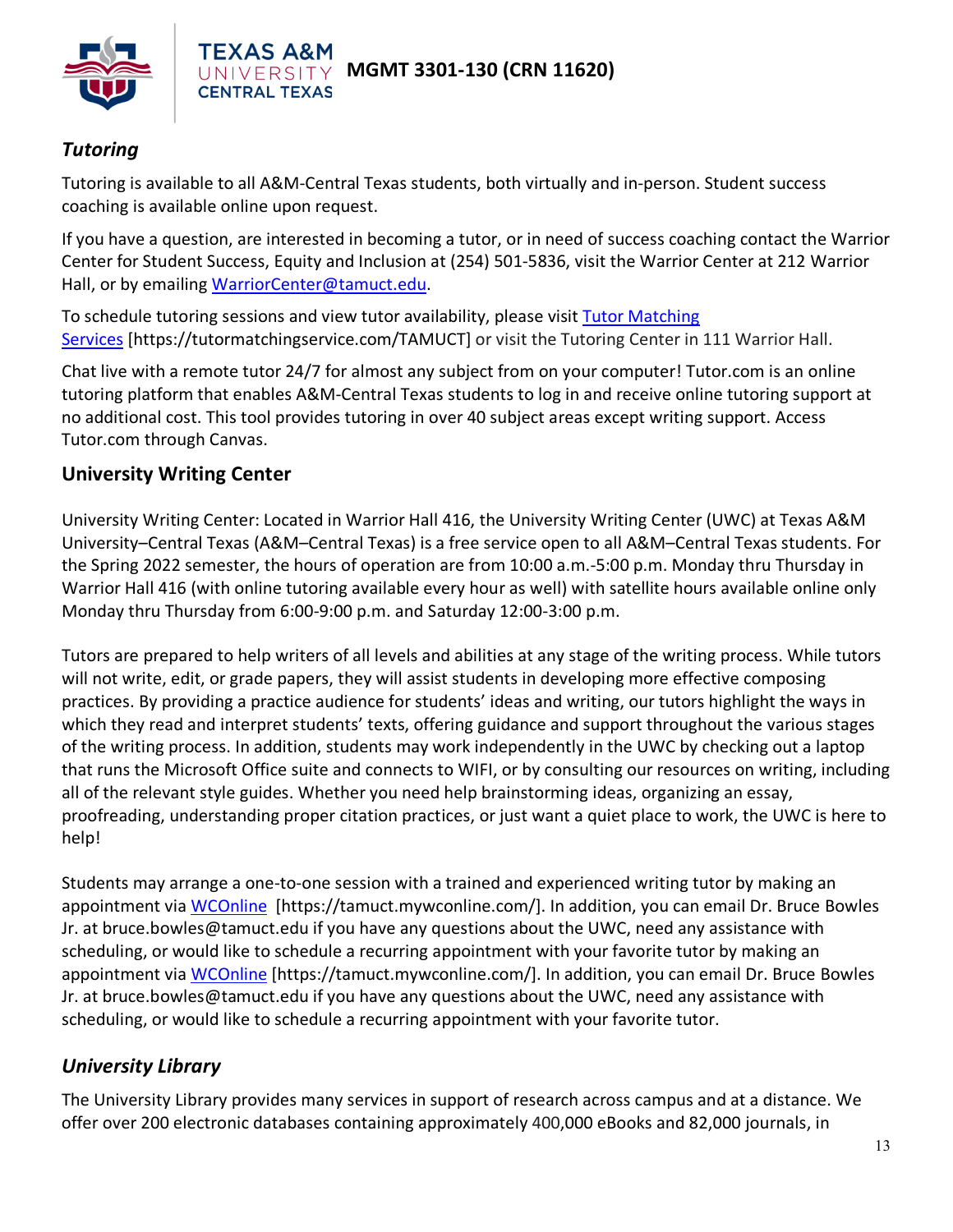

#### **AS A&M MGMT 3301-130 (CRN 11620)**

addition to the 96,000 items in our print collection, which can be mailed to students who live more than 50 miles from campus. Research guides for each subject taught at A&M-Central Texas are available through our website to help students navigate these resources. On campus, the library offers technology including cameras, laptops, microphones, webcams, and digital sound recorders.

Research assistance from a librarian is also available 24 hours a day through our online chat service, and at the reference desk when the library is open. Research sessions can be scheduled for more comprehensive assistance, and may take place virtually through WebEx, Microsoft Teams or in-person at the library. Schedule an [appointment](https://nam04.safelinks.protection.outlook.com/?url=https%3A%2F%2Ftamuct.libcal.com%2Fappointments%2F%3Fg%3D6956&data=04%7C01%7Clisa.bunkowski%40tamuct.edu%7Cde2c07d9f5804f09518008d9ab7ba6ff%7C9eed4e3000f744849ff193ad8005acec%7C0%7C0%7C637729369835011558%7CUnknown%7CTWFpbGZsb3d8eyJWIjoiMC4wLjAwMDAiLCJQIjoiV2luMzIiLCJBTiI6Ik1haWwiLCJXVCI6Mn0%3D%7C3000&sdata=KhtjgRSAw9aq%2FoBsB6wyu8b7PSuGN5EGPypzr3Ty2No%3D&reserved=0) here [https://tamuct.libcal.com/appointments/?g=6956]. Assistance may cover many topics, including how to find articles in peer-reviewed journals, how to cite resources, and how to piece together research for written assignments.

Our 27,000-square-foot facility on the A&M-Central Texas main campus includes student lounges, private study rooms, group work spaces, computer labs, family areas suitable for all ages, and many other features. Services such as interlibrary loan, TexShare, binding, and laminating are available. The library frequently offers workshops, tours, readings, and other events. For more information, please visit our Library [website](https://nam04.safelinks.protection.outlook.com/?url=https%3A%2F%2Ftamuct.libguides.com%2Findex&data=04%7C01%7Clisa.bunkowski%40tamuct.edu%7C7d8489e8839a4915335f08d916f067f2%7C9eed4e3000f744849ff193ad8005acec%7C0%7C0%7C637566044056484222%7CUnknown%7CTWFpbGZsb3d8eyJWIjoiMC4wLjAwMDAiLCJQIjoiV2luMzIiLCJBTiI6Ik1haWwiLCJXVCI6Mn0%3D%7C1000&sdata=2R755V6rcIyedGrd4Os5rkgn1PvhHKU3kUV1vBKiHFo%3D&reserved=0) [http://tamuct.libguides.com/index].

## *A Note about Sexual Violence at A&M-Central Texas*

**CENTRAL TEXAS** 

Sexual violence is a serious safety, social justice, and public health issue. The university offers support for anyone struggling with these issues. University faculty are mandated reporters, so if someone discloses that they were sexually assaulted (or a victim of Domestic/Dating Violence or Stalking) while a student at TAMUCT, faculty members are required to inform the Title IX Office. If you want to discuss any of these issues confidentially, you can do so through Student Wellness and Counseling (254-501-5955) located on the second floor of Warrior Hall (207L).

Sexual violence can occur on our campus because predators often feel emboldened, and victims often feel silenced or shamed. It is incumbent on ALL of us to find ways to actively create environments that tell predators we don't agree with their behaviors and tell survivors we will support them. Your actions matter. Don't be a bystander; be an agent of change. For additional information on campus policy and resources visit the [Title IX webpage](https://www.tamuct.edu/compliance/titleix.html) [\[https://www.tamuct.edu/compliance/titleix.html\]](https://www.tamuct.edu/compliance/titleix.html).

### **Behavioral Intervention**

Texas A&M University-Central Texas cares about the safety, health, and well-being of its students, faculty, staff, and community. If you are aware of individuals for whom you have a concern, please make a referral to the Behavioral Intervention Team. Referring your concern shows you care. You can complete the [referral](https://cm.maxient.com/reportingform.php?TAMUCentralTexas&layout_id=2) online [https://cm.maxient.com/reportingform.php?TAMUCentralTexas&layout\_id=2].

Anonymous referrals are accepted. Please see the [Behavioral Intervention Team](https://www.tamuct.edu/bit) website for more information [https://www.tamuct.edu/bit]. If a person's behavior poses an imminent threat to you or another, contact 911 or A&M-Central Texas University Police at 254-501-5800.

## *Copyright Notice*

Students should assume that all course material is copyrighted by the respective author(s). Reproduction of course material is prohibited without consent by the author and/or course instructor. Violation of copyright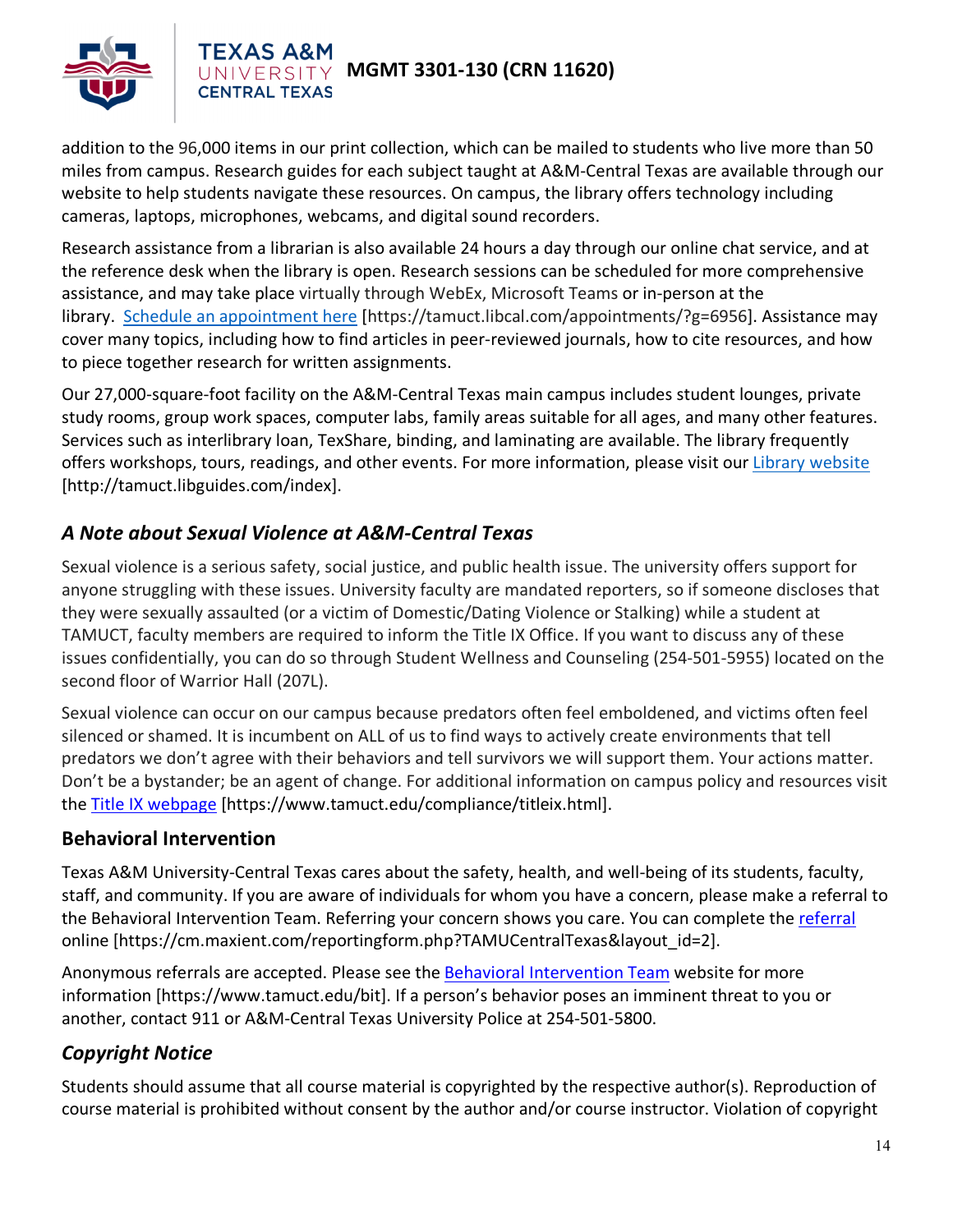

is against the law and Texas A&M University-Central Texas' Code of Academic Honesty. All alleged violations will be reported to the Office of Student Conduct.

#### *Important University Dates:*

Please use the following link to download the current [Academic Calendar and Registration Schedule:](https://www.tamuct.edu/registrar/docs/2020-2021-academic-calendar.pdf) [https://www.tamuct.edu/registrar/docs/2020-2021-academic-calendar.pdf.](https://www.tamuct.edu/registrar/docs/2020-2021-academic-calendar.pdf) You can find previous and updated calendars at:<https://www.tamuct.edu/registrar/academic-calendar.html>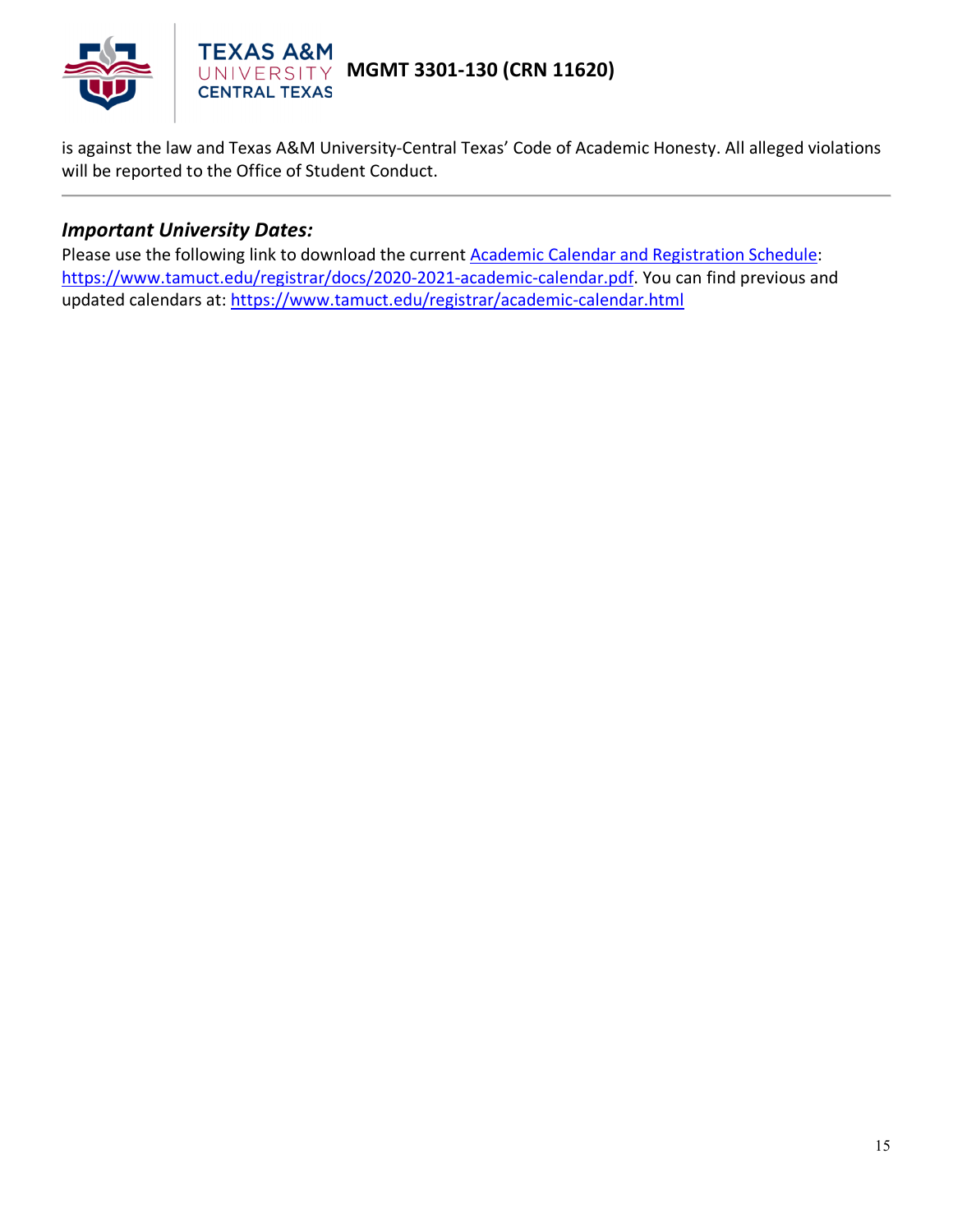

## **Appendix (Organization Analysis Assignment Instructions)**

#### **Part 1 – Getting to Know Your Organization**

**CENTRAL TEXAS** 

When you submit the responses for each analysis, you must write in a *grammatically correct double-spaced paragraph/essay format,* as well as have proper APA style citations in the body of the paper and references at the end. You may not "bulletize" your responses. Each requirement in each assignment should be either in its own section or its own paragraph, depending on its length. Use APA's headings to separate each requirement, maintaining a logical flow in the writing. All assignments will be submitted in MS Word.

**Citing/Citations** (see APA Chapter 8): Any source that you cite will only be paraphrased (No Quoting Allowed in this course). Additionally, any assertions you make must be supported with the citations of at least two other sources (authors/journals: Look in the TAMUCT Library's digital database).

**Analysis 1: Organization Identification** In order to ensure you have enough researchable information about a selected organization, choose a company that is listed in the top 500 of Fortune's Fortune 500 (they actually go on to the top 1000). Select one of the companies that you might aspire to work for, or that is interesting to you. After identifying a company give a brief history including age, products or services, and how it interested you for this assignment. Additionally, describe the organization's mission, vision, values, and major goals. Remember: There is no quoting allowed. Any paper with quotations will be penalized 10% off the final assignment grade. Use the company's website and the digital database in TAMUCT's library for information/sources.

Use the given spreadsheet to select an organization that interests you.

#### **NOTE: After completing the first analysis, you** *may not* **change organizations.**

**Analysis 2:** Find two examples of a significant strategic error or a significant strategic success that managers at the organization have made over the last decade (or a combination: one of each). Identify and describe the concepts, discussed in the textbook, that may have contributed to the failure or success. Remember: There is no quoting allowed. Any paper with quotations will be penalized 10% off the final assignment grade. Use the company's website and the digital database in TAMUCT's library for information/sources.

#### **Analysis 3: Ethics and Corporate Social Responsibility**

- 1. How would you characterize the ethical climate of your organization? What evidence is there to support your conclusion? If there have been any problems, try to determine whether this was due to the isolated actions of rogue managers or to more systemic, organization wide problems.
- 2. Does the organization undertake investments related to corporate social responsibility or the natural environment and sustainability that go beyond its narrow economic self-interest? If so, what kind of investments has it made?